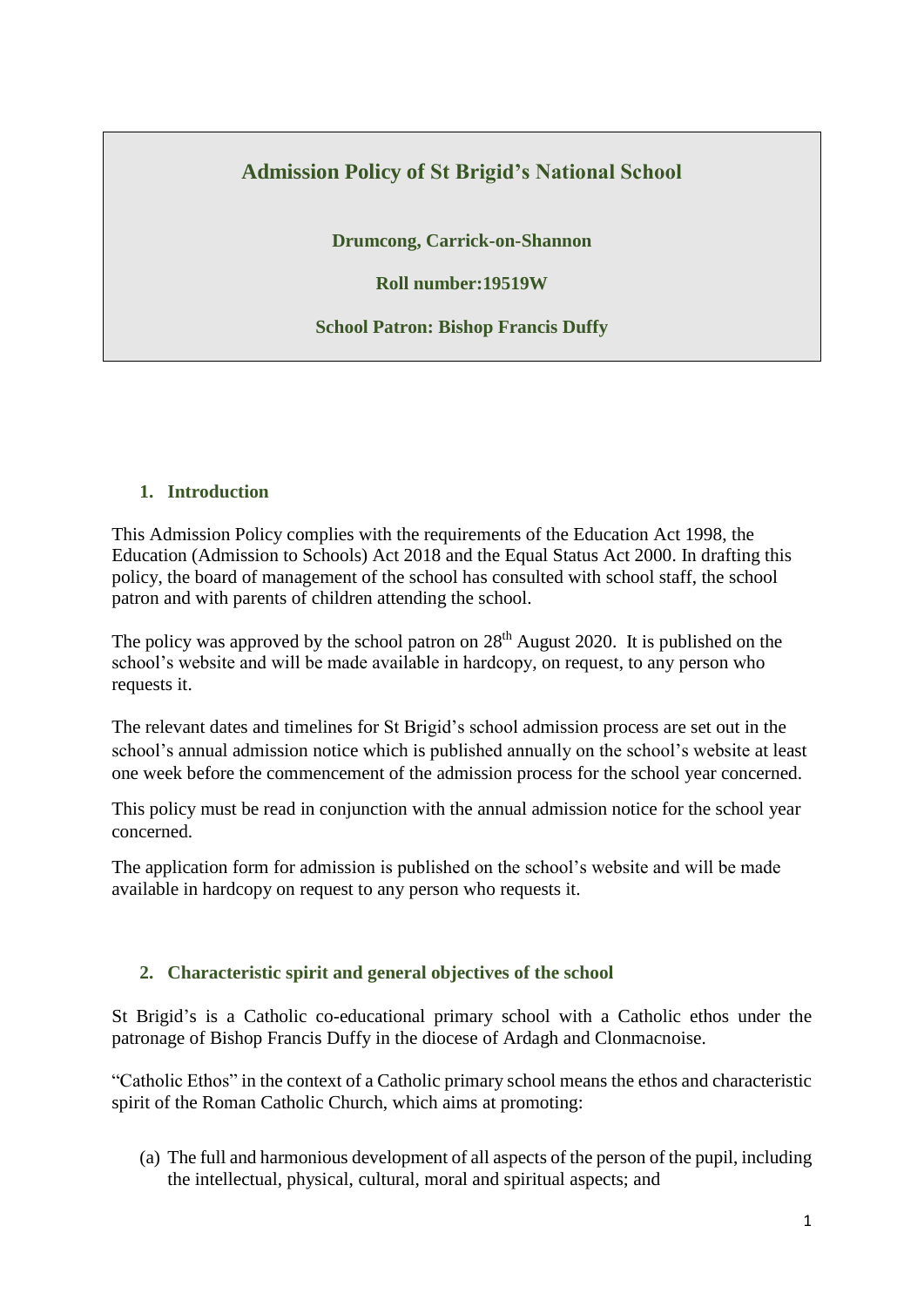- (b) A living relationship with God and with other people; and
- (c) A philosophy of life inspired by belief in God and in the life, death and resurrection of Jesus; and
- (d) The formation of the pupils in the Catholic faith,

and which school provides religious education for the pupils in accordance with the doctrines, practices and traditions of the Roman Catholic Church, and/or such ethos and/or characteristic spirit as may be determined or interpreted from time to time by the Irish Episcopal Conference.

In accordance with S.15 (2) (b) of the Education Act, 1998 the Board of Management of St Brigid' school shall uphold, and be accountable to the patron for so upholding, the characteristic spirit of the school as determined by the cultural, educational, moral, religious, social, linguistic and spiritual values and traditions which inform and are characteristic of the objectives of the objectives and conduct of the school

While St Brigid's is a Catholic ethos school, it welcomes children of all denominations and none, and we respect the diversity of the community that we serve.

*The school's mission is to create a respectful environment that is caring and supportive of students and staff, that safeguards the rights of all and provides a consistent, high quality level of education.*

St Brigid's school aims:

to create a positive school environment which will exemplify respect, fairness, honesty, empathy, tolerance and commitment

to provide an education that is accessible to all students and to promote an interest in and enjoyment of learning

to encourage all students to reach their full potential

to enable the students to be self-confident and have a positive sense of self - esteem.

to foster the health and wellbeing of students and staff.

to develop a spirit of co-operation among students, teachers, parents and the wider community.

to promote the personal and professional development of teachers through continuous professional development education

to foster a sense of fun in the school and celebrate special occasions in the school year.

ba mhaith linn suim agus spéis sa Ghaeilge agus sa chultúr a spreagadh agus a chothú

to maintain and nurture the catholic ethos while respecting and appreciating other religious beliefs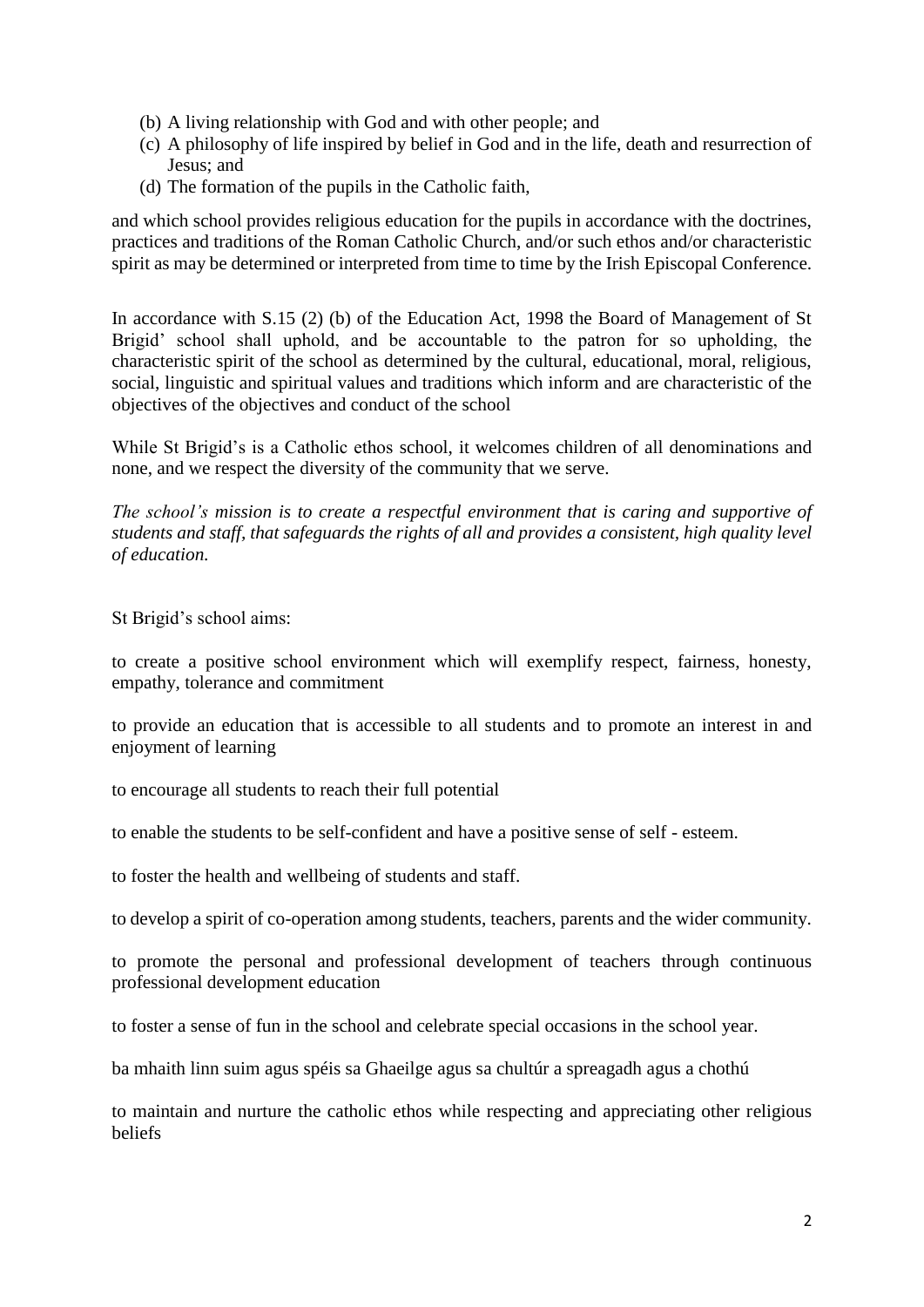### **3. Admission Statement**

St Brigid's school will not discriminate in its admission of a student to the school on any of the following:

- (a) the gender ground of the student or the applicant in respect of the student concerned,
- (b) the civil status ground of the student or the applicant in respect of the student concerned,
- (c) the family status ground of the student or the applicant in respect of the student concerned,
- (d) the sexual orientation ground of the student or the applicant in respect of the student concerned,
- (e) the religion ground of the student or the applicant in respect of the student concerned,
- (f) the disability ground of the student or the applicant in respect of the student concerned,
- (g) the ground of race of the student or the applicant in respect of the student concerned,
- (h) the Traveller community ground of the student or the applicant in respect of the student concerned, or
- (i) the ground that the student or the applicant in respect of the student concerned has special educational needs

As per section 61 (3) of the Education Act 1998, 'civil status ground', 'disability ground', 'discriminate', 'family status ground', 'gender ground', 'ground of race', 'religion ground', 'sexual orientation ground' and 'Traveller community ground' shall be construed in accordance with section 3 of the Equal Status Act 2000.

St Brigid's school is a school whose objective is to provide education in an environment which promotes certain religious values and does not discriminate where it refuses to admit as a student a person who is not Catholic and it is proved that the refusal is essential to maintain the ethos of the school.

### **4. Categories of Special Educational Needs catered for in the school/special class**

St. Brigid's school is a mainstream school. It does not have a special class or ASD class. Pupils with special educational needs (SEN) are catered for by their mainstream class teacher with the support of the special education team.

### **5. Admission of Students**

This school shall admit each student seeking admission except where –

- a) the school is oversubscribed (please see [section 6](#page-3-0) below for further details)
- b) a parent of a student, when required by the principal in accordance with section 23(4) of the Education (Welfare) Act 2000, fails to confirm in writing that the code of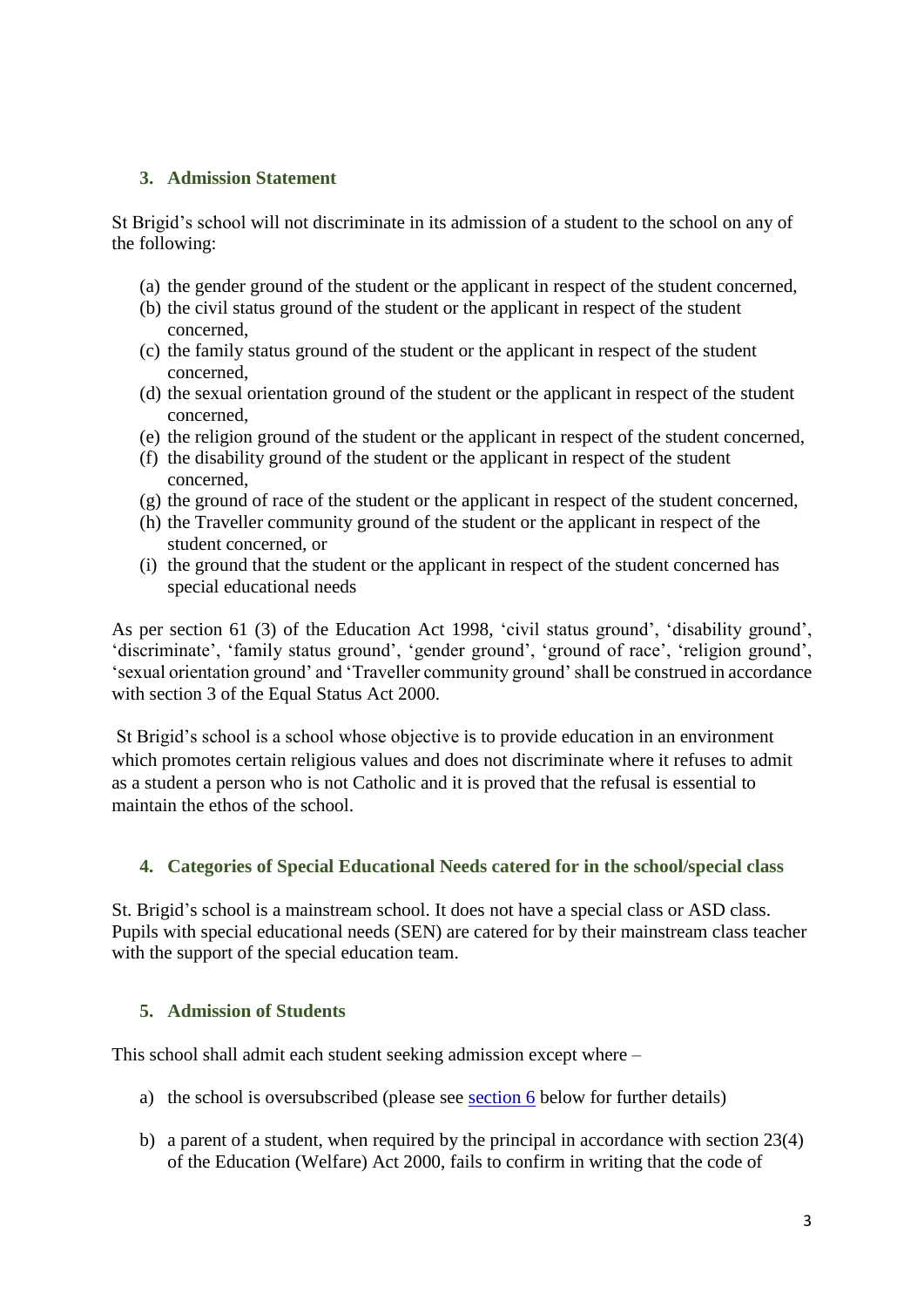behaviour of the school is acceptable to him or her and that he or she shall make all reasonable efforts to ensure compliance with such code by the student

St Brigid's is a Catholic school and may refuse to admit as a student a person who is not of Catholic denomination where it is proved that the refusal is essential to maintain the ethos of the school

# 6. **Oversubscription**

<span id="page-3-0"></span>In the event that the school is oversubscribed, the school will, when deciding on applications for admission, apply the following selection criteria in the order listed below to those applications that are received within the timeline for receipt of applications as set out in the school's annual admission notice:

- Equal consideration will be given to students with siblings already attending the school and students living within the catchment area.
- Children of staff members
- Students will be selected on seniority of date of birth.

In the event that there are two or more students tied for a place or places in any of the selection criteria categories above (the number of applicants exceeds the number of remaining places), the following arrangements will apply:

- Children living within the catchment area will be selected first.
- Students will then be selected on seniority of date of birth

### **7. What will not be considered or taken into account**

In accordance with section 62(7) (e) of the Education Act, the school will not consider or take into account any of the following in deciding on applications for admission or when placing a student on a waiting list for admission to the school:

(a) a student's prior attendance at a pre-school or pre-school service, including naíonraí,

(b) the payment of fees or contributions (howsoever described) to the school;

(c) a student's academic ability, skills or aptitude;

(d) the occupation, financial status, academic ability, skills or aptitude of a student's parents; (e) a requirement that a student, or his or her parents, attend an interview, open day or other meeting as a condition of admission;

(f) a student's connection to the school by virtue of a member of his or her family attending or having previously attended the school other than in the case of the school wishing to include a selection criteria based on siblings of a student attending or having attended the school

(g) the date and time on which an application for admission was received by the school This is subject to the application being received at any time during the period specified for receiving applications set out in the annual admission notice of the school for the school year concerned.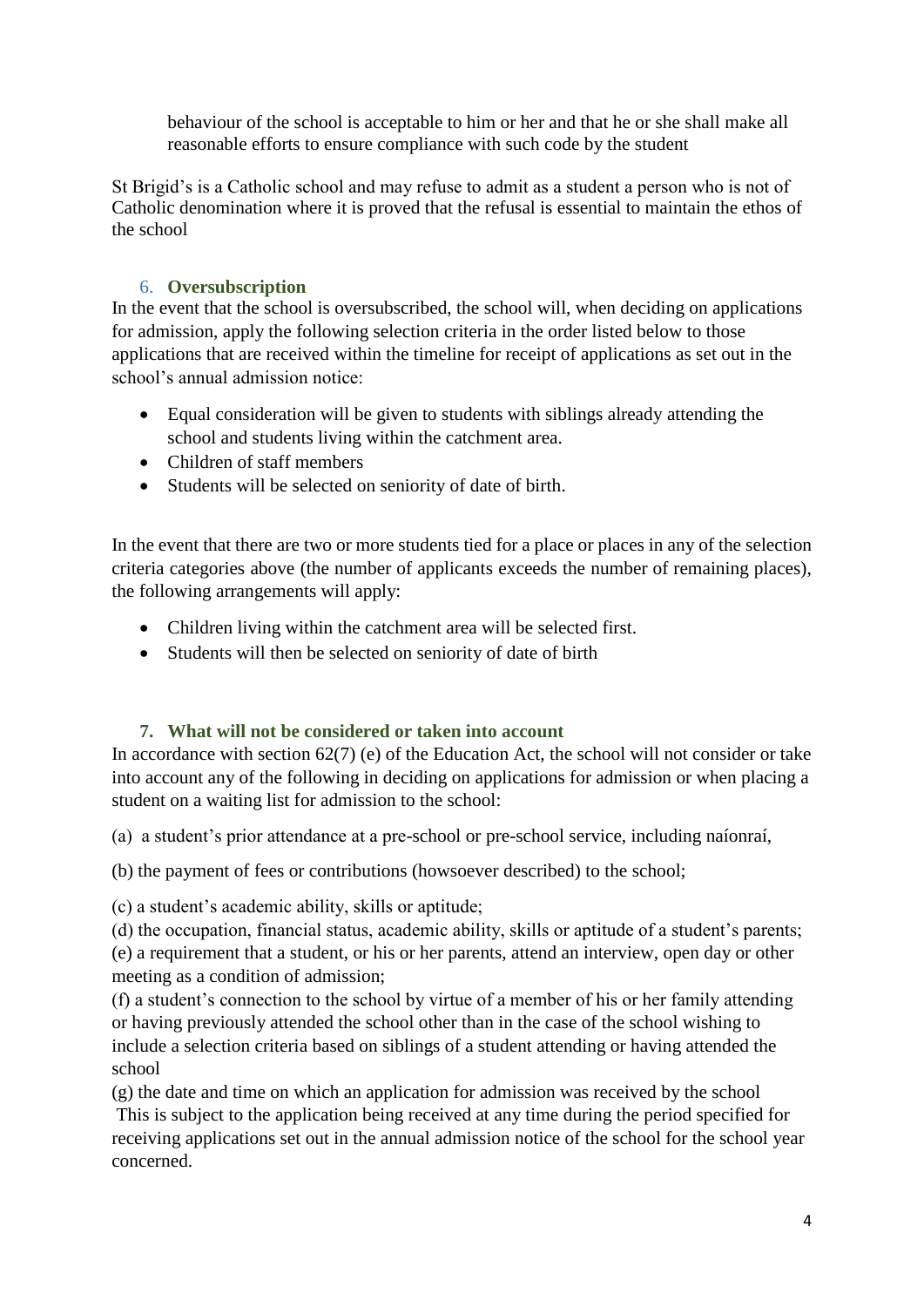# **8. Decisions on applications**

All decisions on applications for admission to St Brigid's school will be based on the following:

- Our school's admission policy
- The school's annual admission notice (where applicable)
- The information provided by the applicant in the school's official application form received during the period specified in our annual admission notice for receiving applications

(Please see [section 14](#page-6-0) below in relation to applications received outside of the admissions period and [section 15](#page-7-0) below in relation to applications for places in years other than the intake group.)

Selection criteria that are not included in our school admission policy will not be used to make a decision on an application for a place in our school.

# **9. Notifying applicants of decisions**

Applicants will be informed in writing as to the decision of the school, within the timeline outlined in the annual admissions notice.

If a student is not offered a place in our school, the reasons why they were not offered a place will be communicated in writing to the applicant, including, where applicable, details of the student's ranking against the selection criteria and details of the student's place on the waiting list for the school year concerned.

Applicants will be informed of the right to seek a review/right of appeal of the school's decision (see [section 18](#page-7-1) below for further details).

# <span id="page-4-0"></span>**10. Acceptance of an offer of a place by an applicant**

In accepting an offer of admission from St Brigid's school, you must indicate—

(i) whether or not you have accepted an offer of admission for another school or schools. If you have accepted such an offer, you must also provide details of the offer or offers concerned and

(ii) whether or not you have applied for and awaiting confirmation of an offer of admission from another school or schools, and if so, you must provide details of the other school or schools concerned.

### **11. Circumstances in which offers may not be made or may be withdrawn**

An offer of admission may not be made or may be withdrawn by St. Brigid's school where—

- (i) it is established that information contained in the application is false or misleading.
- (ii) an applicant fails to confirm acceptance of an offer of admission on or before the date set out in the annual admission notice of the school.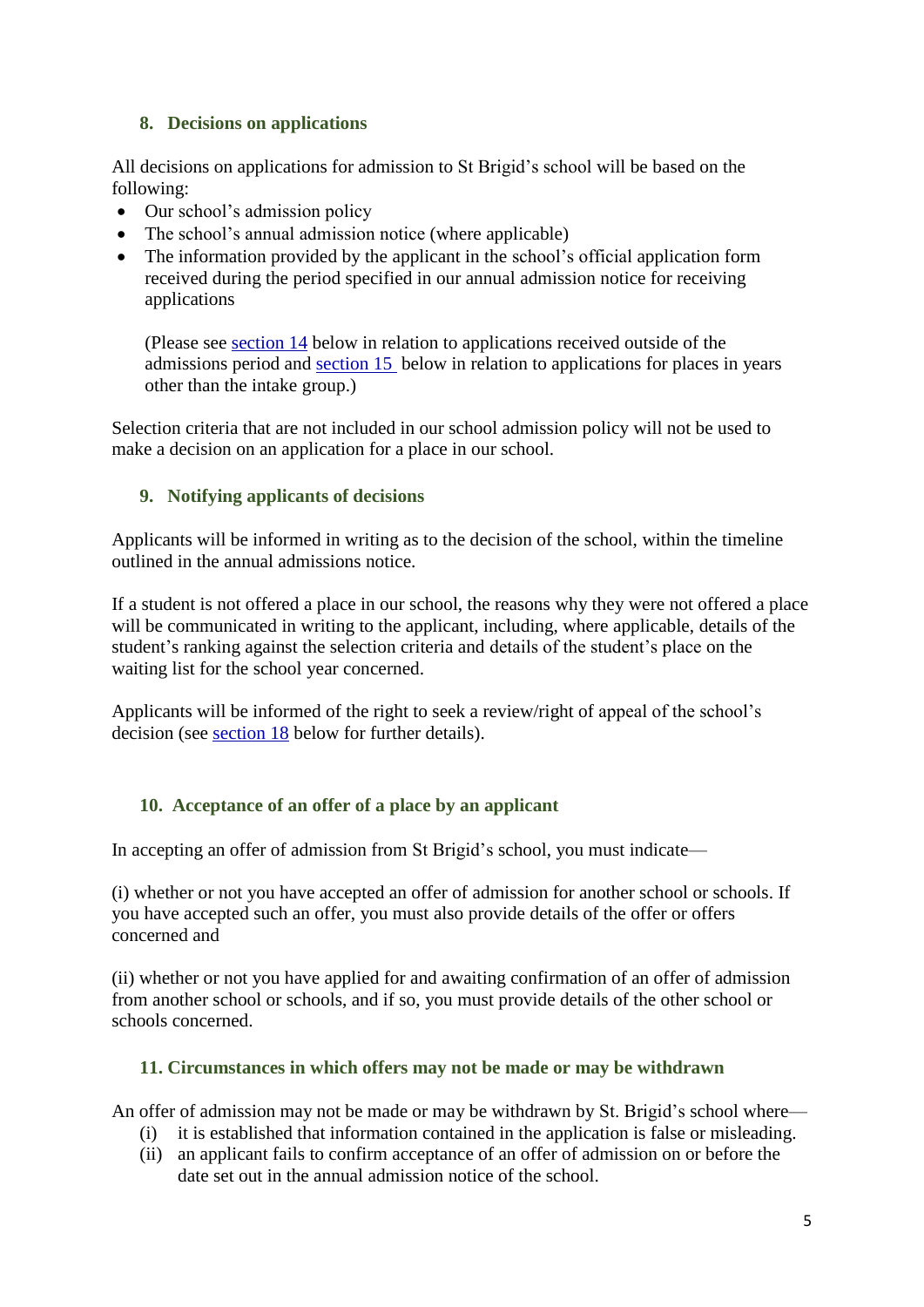- (iii) the parent of a student, when required by the principal in accordance with section 23(4) of the Education (Welfare) Act 2000, fails to confirm in writing that the code of behaviour of the school is acceptable to him or her and that he or she shall make all reasonable efforts to ensure compliance with such code by the student; or
- (iv) an applicant has failed to comply with the requirements of 'acceptance of an offer' as set out in [section 10](#page-4-0) above.

#### **12. Sharing of Data with other schools**

Applicants should be aware that section 66(6) of the Education (Admission to Schools) Act 2018 allows for the sharing of certain information between schools in order to facilitate the efficient admission of students.

Section 66(6) allows a school to provide a patron or another board of management with a list of the students in relation to whom—

- (i) an application for admission to the school has been received,
- (ii) an offer of admission to the school has been made, or
- (iii) an offer of admission to the school has been accepted.

The list may include any or all of the following:

- (i) the date on which an application for admission was received by the school;
- (ii) the date on which an offer of admission was made by the school;
- (iii) the date on which an offer of admission was accepted by an applicant;

(iv) a student's personal details including his or her name, address, date of birth and personal public service number (within the meaning of section 262 of the Social Welfare Consolidation Act 2005).

#### **13. Waiting list in the event of oversubscription**

In the event of there being more applications to the school year concerned than places available, a waiting list of students whose applications for admission to St Brigid's school were unsuccessful due to the school being oversubscribed will be compiled and will remain valid for the school year in which admission is being sought.

Placement on the waiting list of St Brigid's school is in the order of priority assigned to the students' applications after the school has applied the selection criteria in accordance with this admission policy.

Applicants whose applications are received after the closing date, outlined in the Annual Admission Notice, will be placed at the end of the waiting list in order of the date of receipt of the application.

Offers of any subsequent places that become available for and during the school year in relation to which admission is being sought will be made to those students on the waiting list,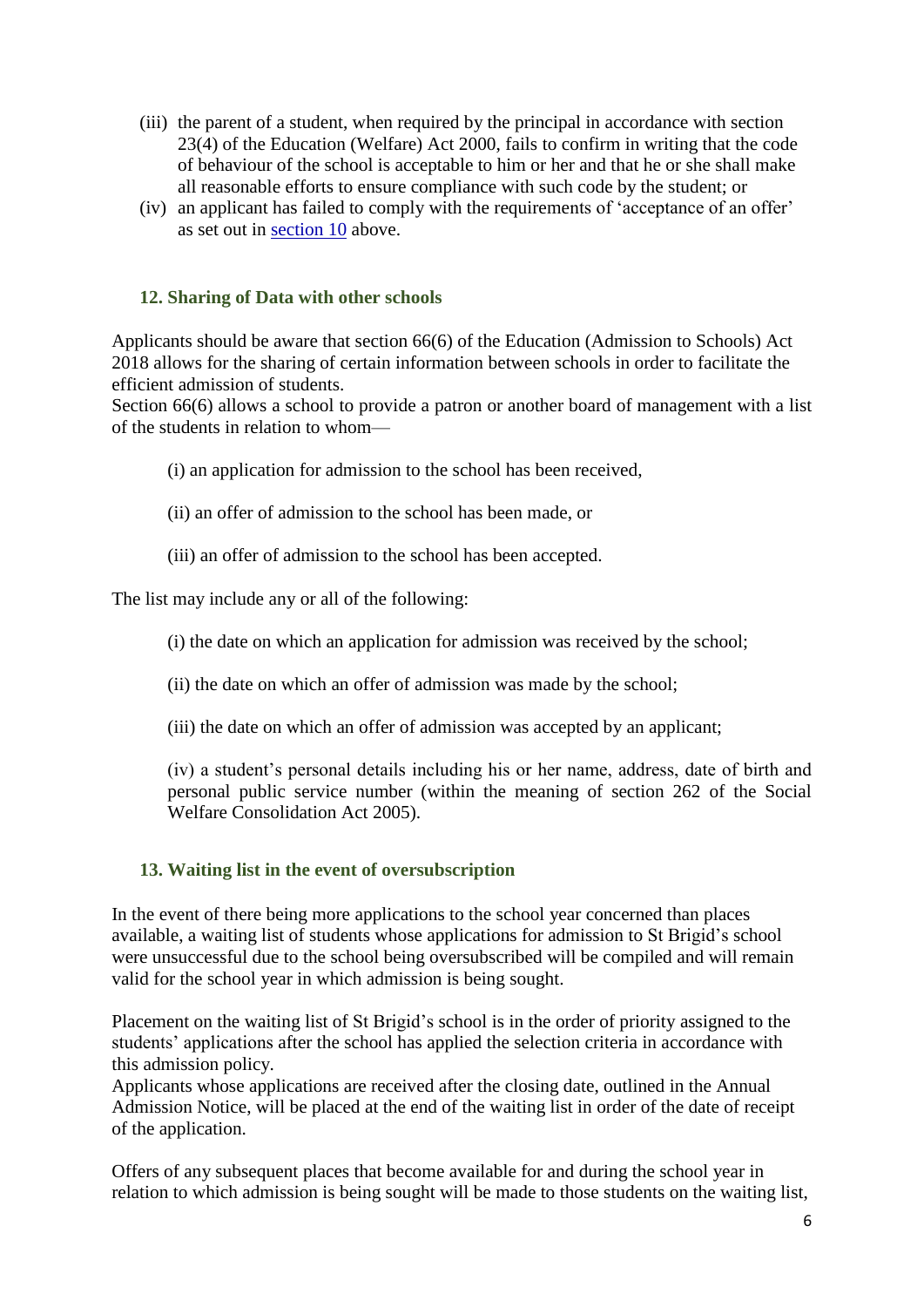in accordance with the order of priority in relation to which the students have been placed on the list.

# **14. Late Applications**

All applications for admission received after the closing date as outlined in the annual admission notice will be considered and decided upon in accordance with our school's admissions policy, the Education Admissions to School Act 2018 and any regulations made under that Act.

Late applicants will be notified of the decision in respect of their application no later than three weeks after the date on which the school received the application. Late applicants will be offered a place if there is place available. In the event that there is no place available, the name of the applicant will be added to the waiting list as set out in Section 13.

# <span id="page-6-0"></span>**15. Procedures for admission of students to other years and during the school year**

The procedures of the school in relation to the admission of students who are not already admitted to the school to classes or years other than the school's intake group ( i.e Senior infants - Sixth class) are as follows:

- A school 'Admission Form' must be completed and returned to the school
- If a number of applications are received at the same time for admission to one class, applicants will be ranked in order of age.
- In the event of oversubscription to a class, applicants will be placed on a waiting list for admission to a class, ranked according to age
- Parents will be informed in writing as to the board's decision within the timeline outlined in the school's annual admission notice.

The procedures of the school in relation to the admission of students who are not already admitted to the school, after the commencement of the school year in which admission is sought, are as follows:

Where parents seek to enrol the child during the school year they will:

- Fill out an Admissions Form
- Applicants will be ranked in order of age if a number of applications are received at the same time
- In the event of oversubscription to a class, applicants will be placed on a waiting list for admission to a class, ranked according to age.
- Parents will be notified of the decision within the earliest possible time.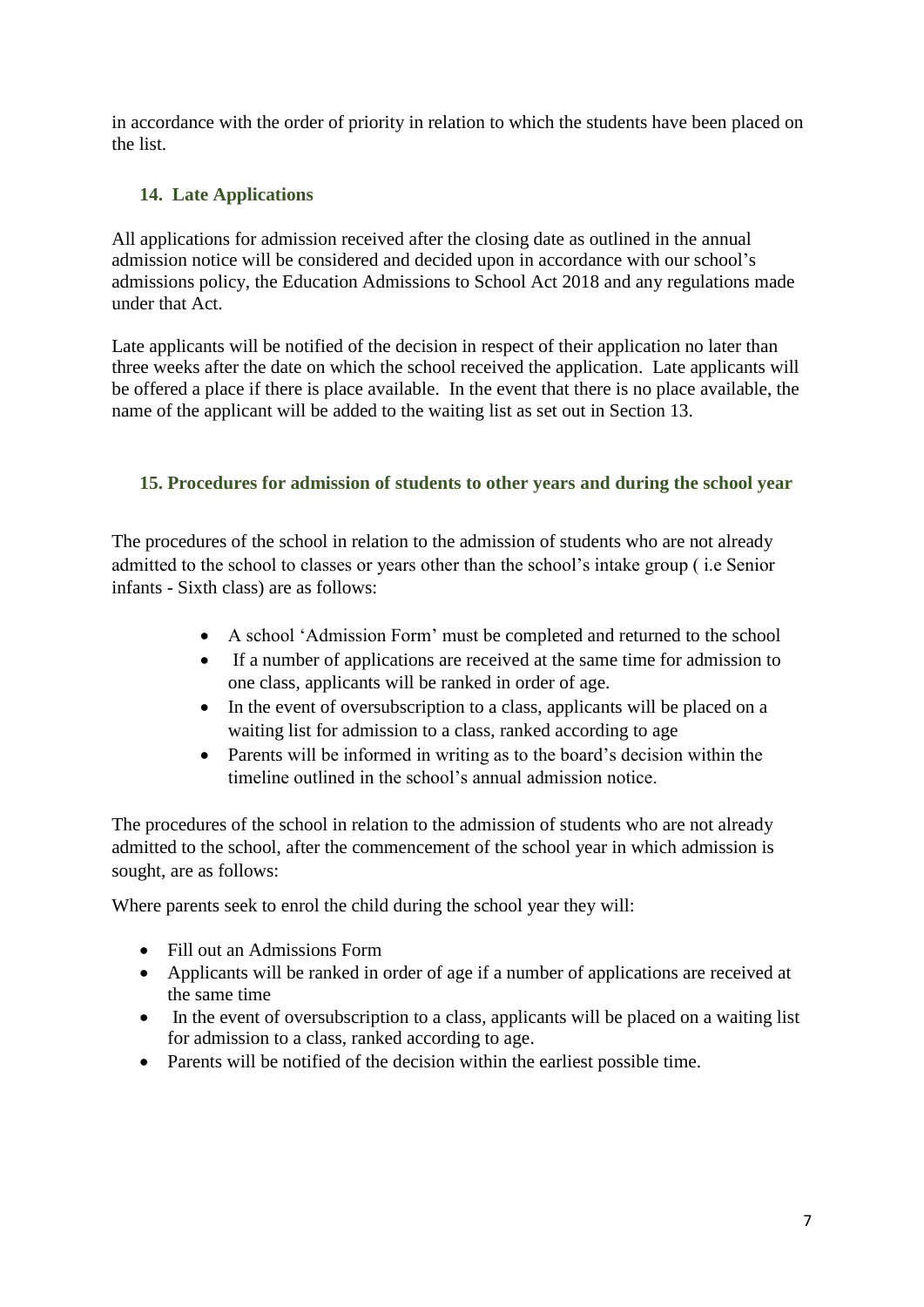# <span id="page-7-0"></span>**16. Declaration in relation to the non-charging of fees**

This rule applies to all schools.

The board of St Brigid's school or any persons acting on its behalf will not charge fees for or seek payment or contributions (howsoever described) as a condition of-

- (a) an application for admission of a student to the school, or
- (b) the admission or continued enrolment of a student in the school.

#### **17. Arrangements regarding students not attending religious instruction**

The following are the school's arrangements for students, where the parents have requested that the student attend the school without attending religious instruction in the school. These arrangements will not result in a reduction in the school day of such students:

- A written request should be made to the Principal of the school.
- The student will remain in the classroom during the time allocated for Religious instruction on the timetable.
- The teacher will provide suitable work for the student to be carried out during this time.
- A meeting will then be arranged with the parent(s), to inform them of the arrangement by the school to accommodate the request.

### <span id="page-7-1"></span> **18. Reviews/appeals**

#### **Review of decisions by the board of Management**

The parent of the student, or in the case of a student who has reached the age of 18 years, the student, may request the board to review a decision to refuse admission. Such requests must be made in accordance with Section 29C of the Education Act 1998.

The timeline within which such a review must be requested and the other requirements applicable to such reviews are set out in the procedures determined by the Minister under section 29B of the Education Act 1998 which are published on the website of the Department of Education and Skills.

The board will conduct such reviews in accordance with the requirements of the procedures determined under Section 29B and with section 29C of the Education Act 1998.

**Note:** Where an applicant has been refused admission due to the school being oversubscribed, the applicant **must request a review** of that decision by the board of management prior to making an appeal under section 29 of the Education Act 1998.

Where an applicant has been refused admission due to a reason other than the school being oversubscribed, the applicant **may request a review** of that decision by the board of management prior to making an appeal under section 29 of the Education Act 1998.